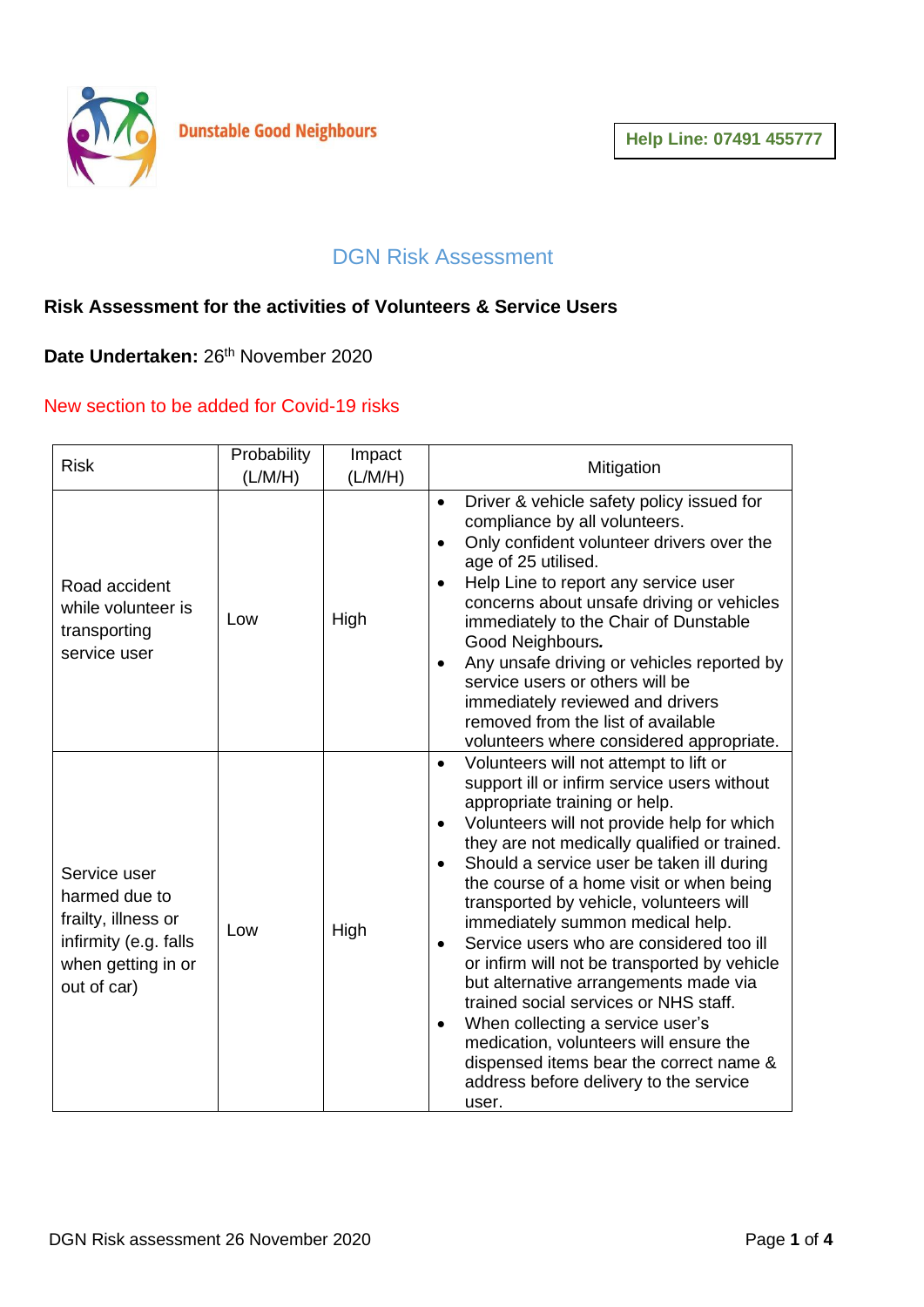| <b>Risk</b>                                                                      | Probability<br>(L/M/H) | Impact<br>(L/M/H) | Mitigation                                                                                                                                                                                                                                                                                                                                                                                                                                                                                                                                                                                                                                                                                                                                           |
|----------------------------------------------------------------------------------|------------------------|-------------------|------------------------------------------------------------------------------------------------------------------------------------------------------------------------------------------------------------------------------------------------------------------------------------------------------------------------------------------------------------------------------------------------------------------------------------------------------------------------------------------------------------------------------------------------------------------------------------------------------------------------------------------------------------------------------------------------------------------------------------------------------|
| Volunteer harmed<br>through manual<br>handling or use of<br>tools & equipment    | Low                    | Medium            | Volunteers will not take on tasks for which<br>$\bullet$<br>they are untrained, inexperienced or ill<br>equipped.<br>Volunteers will not to attempt to lift any<br>heavy objects without appropriate<br>experience, help or support.<br>When agreeing to any task, volunteers<br>$\bullet$<br>must be realistic about their abilities and<br>experience.<br>Volunteers to wear clothing and footwear<br>٠<br>appropriate to the task being undertaken.<br>When assisting service users, volunteers<br>will not use tools, appliances, cleaning<br>liquids, chemicals, ladders or other<br>equipment unless they are qualified or<br>experienced and confident to do so.<br>Volunteers will not take on any task that is<br>outside the scope of DGN. |
| Volunteer harmed<br>by service user's<br>dog or other animal                     | Low                    | Medium            | Volunteers should not undertake a task<br>$\bullet$<br>involving a service user's pet, such as<br>dog walking unless they have sufficient<br>experience and confidence to do so.<br>Volunteers should not undertake any task<br>where there is the threat of injury from a<br>service user's dog(s) or other animals.<br>Volunteers will report such incidents and<br>$\bullet$<br>future requests for help will only be<br>undertaken if the relevant service user<br>negates the threat.                                                                                                                                                                                                                                                           |
| Abuse, physical<br>violence or sexual<br>assault of service<br>user by volunteer | Low                    | High              | All volunteers will undergo DBS checks<br>$\bullet$<br>All volunteers must comply with the Policy<br>for the Safeguarding of Children & Adults.<br>Any complaint from a service user to<br>either a volunteer or the Help Line will be<br>immediately reported to and acted upon<br>by the committee and, in appropriate<br>cases, the police will be informed if the<br>service user has not already done so.<br>Steering Group members and volunteers<br>$\bullet$<br>will ensure all service users are treated<br>equally in accordance with the<br>Safeguarding Policy and in line with the<br>declared aims and values of Dunstable<br>Good Neighbours.                                                                                         |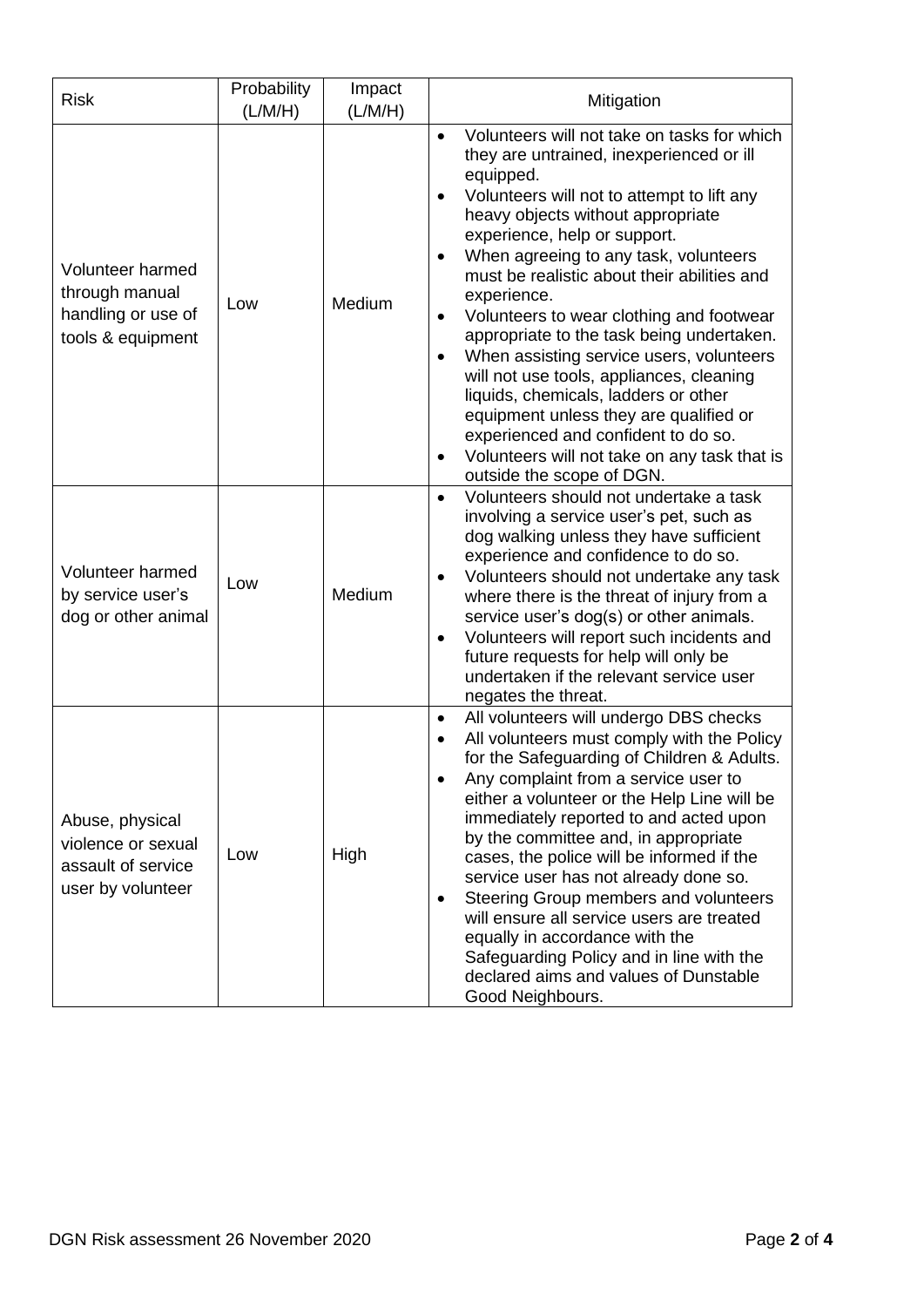| <b>Risk</b>                                                                      | Probability<br>(L/M/H) | Impact<br>(L/M/H) | Mitigation                                                                                                                                                                                                                                                                                                                                                                                                                                                                                                                                                                                                                                                                                                                                                                                                                                                                                                                                                                                                                                                                                                         |
|----------------------------------------------------------------------------------|------------------------|-------------------|--------------------------------------------------------------------------------------------------------------------------------------------------------------------------------------------------------------------------------------------------------------------------------------------------------------------------------------------------------------------------------------------------------------------------------------------------------------------------------------------------------------------------------------------------------------------------------------------------------------------------------------------------------------------------------------------------------------------------------------------------------------------------------------------------------------------------------------------------------------------------------------------------------------------------------------------------------------------------------------------------------------------------------------------------------------------------------------------------------------------|
| Abuse, physical<br>violence or sexual<br>assault of volunteer<br>by service user | Low                    | Medium            | Volunteers must refuse to complete a<br>$\bullet$<br>task when confronted with abuse, threats<br>or violence from a service user or other<br>person and must report this fact to the<br>Help Line.<br>In cases of abuse and violence directed<br>$\bullet$<br>towards volunteers, the volunteer<br>concerned will decide if a report to the<br>police is necessary.<br>DGN will decline all future requests for<br>$\bullet$<br>help from any service user who has been<br>abusive, threatening or violent.<br>More than one volunteer will be allocated<br>$\bullet$<br>to a particular task when it is considered<br>acting alone would render a single<br>volunteer vulnerable.                                                                                                                                                                                                                                                                                                                                                                                                                                 |
| Theft, fraud or<br>improper use of<br>funds by volunteers                        | Low                    | Low               | All volunteers will undergo DBS checks.<br>$\bullet$<br>Volunteers will not accept payment of any<br>kind for their services other than the<br>mileage charges agreed and published by<br>DGN.<br>Volunteers must take care when<br>purchasing items for service users and<br>handling service user's money to avoid<br>any misunderstandings or allegations<br>Volunteers will always provide a receipt<br>$\bullet$<br>for money given to them for purchasing<br>items on a service user's behalf<br>Volunteers receiving donations from<br>service user will ensure they are handed<br>to the Treasurer at the earliest opportunity<br>and that records are kept.<br>Volunteers will treat service user's<br>property with respect and will not<br>undertake domestic tasks for which they<br>are not qualified or experienced and<br>confident.<br>Any complaint from a service user to<br>either a volunteer or the Help Line will be<br>immediately reported to and acted upon<br>by the committee and, in appropriate<br>cases, the police will be informed if the<br>service user has not already done so. |